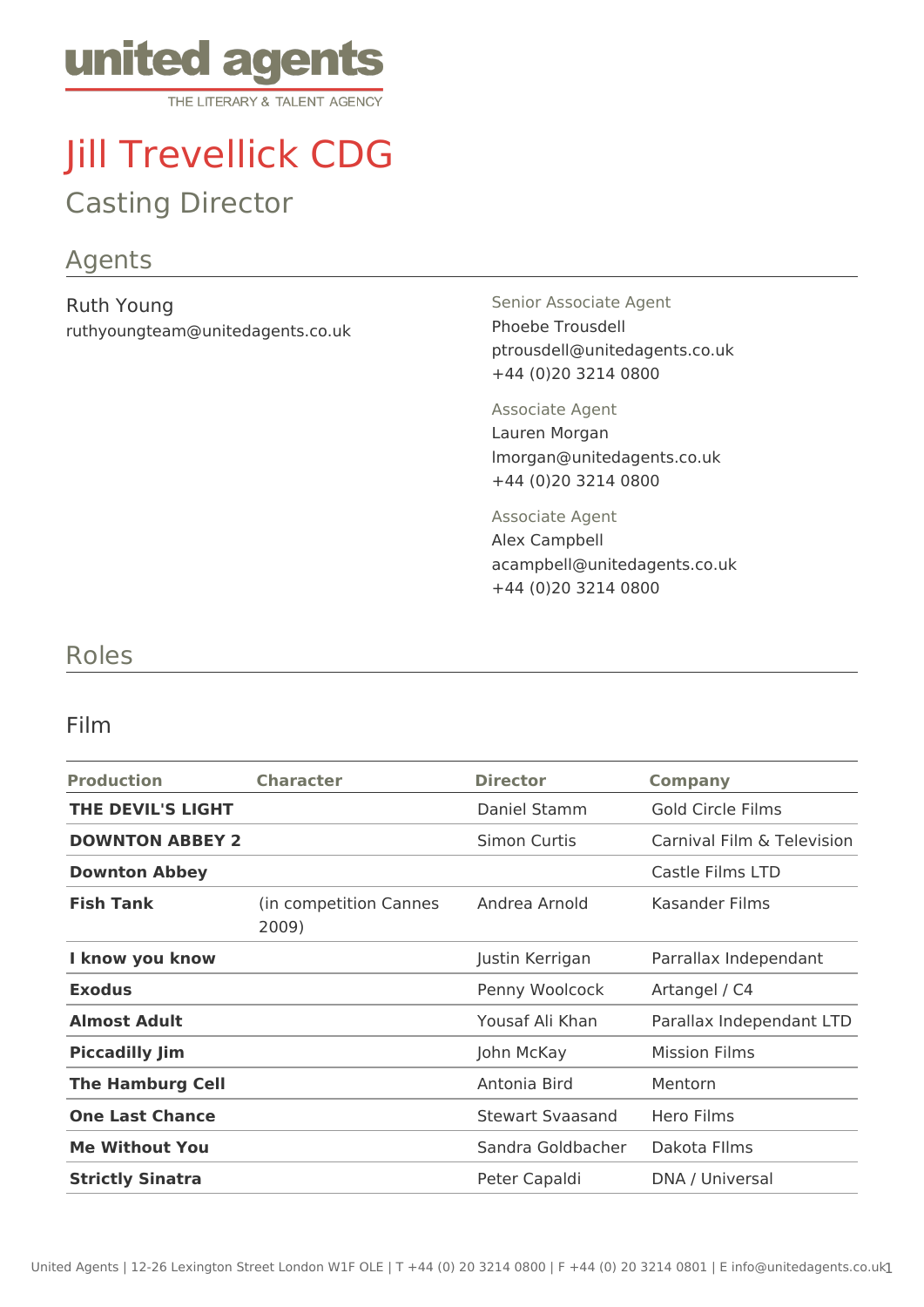| <b>Production</b>         | <b>Character</b> | <b>Director</b>      | Company                  |
|---------------------------|------------------|----------------------|--------------------------|
| <b>Dog</b>                |                  | Andrea Arnold        | Zephyr Films             |
| <b>The Rat That Wrote</b> |                  | <b>Billy O'Brien</b> | <b>Blue Orange Films</b> |
| <b>Syrup</b>              |                  | Paul Unwin           | First Choice / C4        |

### In Development

| <b>Production</b>      | <b>Character</b> | <b>Director</b> | Company                         |
|------------------------|------------------|-----------------|---------------------------------|
| <b>House Of Stairs</b> |                  |                 | <b>Carnival Productions Ltd</b> |

#### Television

| <b>Production</b>                       | <b>Character</b> | <b>Director</b>                                        | <b>Company</b>                             |
|-----------------------------------------|------------------|--------------------------------------------------------|--------------------------------------------|
| <b>THE MIDWICH</b><br><b>CUCKOOS</b>    |                  | Alice Troughton                                        | DayOut Productions                         |
| <b>EXTINCTION</b>                       |                  | Marco Kreuzpaintner   Akaash<br>Meeda   Laura Scrivano | Urban Myth Films                           |
| <b>BELGRAVIA</b>                        |                  | John Alexander                                         | Carnival Film &<br>Television              |
| <b>SANDITON</b>                         |                  | <b>Andrew Davies</b>                                   | <b>Red Planet Pictures</b>                 |
| <b>ANNE</b>                             |                  | <b>Bruce Goodison</b>                                  | <b>World Productions</b>                   |
| <b>CITY OF VEILS</b>                    |                  | Various                                                | <b>ITV</b>                                 |
| <b>THE VICTIM</b>                       |                  | <b>Niall MacCormick</b>                                | <b>STV Television</b>                      |
| <b>CURFEW</b>                           |                  | Colm McCarthy                                          | <b>Tiger Aspect</b>                        |
| <b>DIANA and I</b>                      |                  | Peter Cattaneo                                         | <b>Big Talk</b>                            |
| THE CHILD IN TIME                       |                  | Julian Farino                                          | <b>BBC</b>                                 |
| <b>BABS</b>                             |                  | <b>Dominic Leclerc</b>                                 | <b>BBC</b>                                 |
| <b>GONE</b>                             |                  | <b>Nick Murphy</b>                                     | <b>World Productions</b>                   |
| <b>A SONG FOR JENNY</b>                 |                  | <b>Brian Percival</b>                                  | <b>BBC</b>                                 |
| <b>APPLE TREE YARD</b>                  |                  | Jessica Hobbs                                          | <b>Kudos Limited</b>                       |
| <b>DICKENSIAN</b>                       |                  | Harry Bradbeer                                         | <b>Red Planet Limited</b>                  |
| <b>DOWNTON ABBEY</b><br><b>SERIES 5</b> |                  | Various                                                | Carnival for ITV                           |
| <b>DOWNTON ABBEY</b><br><b>Series 6</b> |                  | Various                                                | <b>Carnival Productions</b><br><b>LTD</b>  |
| <b>JAMESTOWN</b>                        |                  | Various                                                | Carnival Film and<br><b>Television LTD</b> |
| <b>THE ARK</b>                          |                  | Various                                                | <b>BBC</b>                                 |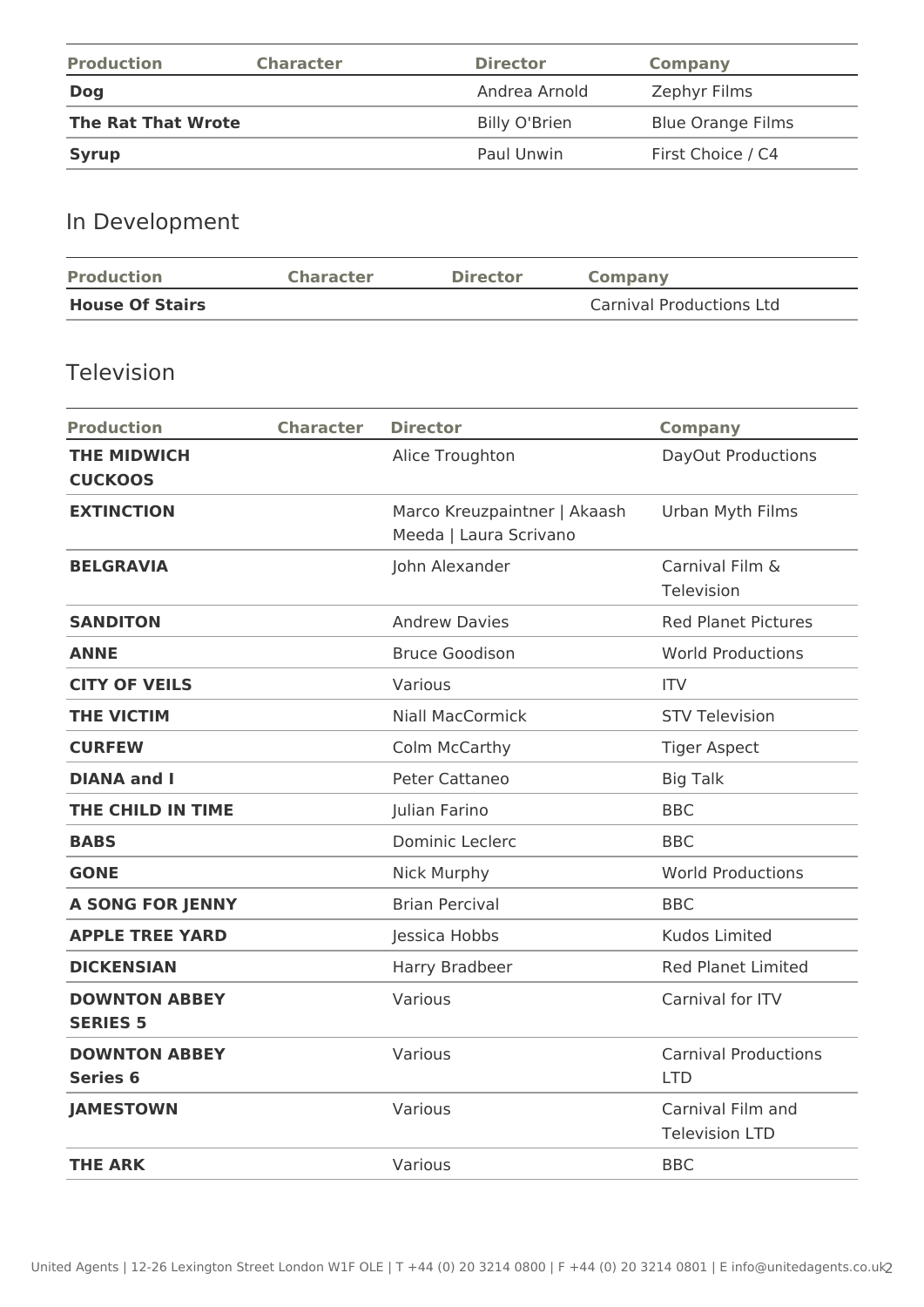| <b>Production</b>                              | <b>Character</b> | <b>Director</b>                                                             | <b>Company</b>                                                  |
|------------------------------------------------|------------------|-----------------------------------------------------------------------------|-----------------------------------------------------------------|
| <b>DOWNTON ABBEY 3</b>                         |                  | <b>Brian Percival</b>                                                       | Carnival for ITV                                                |
| THE SUSPICIONS OF<br><b>MR WHICHER</b>         |                  | <b>CHRISTOPHER MENAUL</b>                                                   | <b>Hat Trick Productions</b>                                    |
| <b>THE LADY VANISHES</b>                       |                  | <b>DIARMUID LAWRENCE</b>                                                    | <b>BBC</b>                                                      |
| <b>CASE SENSITIVE (II)</b>                     |                  | John Strickland                                                             | <b>Hat Trick</b>                                                |
| <b>THE HOUR II</b>                             |                  | <b>SANDRA GOLDBACHER</b>                                                    | Kudos Film & TV Ltd                                             |
| <b>DOWNTON ABBEY 2</b>                         |                  | <b>Brian Kelly</b>                                                          | Carnival Film & TV Ltd                                          |
| <b>White Heat</b>                              |                  | <b>Elinor Day</b>                                                           | <b>ITV Studios</b>                                              |
| <b>Vera</b>                                    |                  | Paul Whittington                                                            | <b>ITV</b>                                                      |
| <b>Downton Abbey</b>                           |                  | <b>Brian Percival</b>                                                       | ITV1                                                            |
| <b>The Deep</b>                                |                  | Jim O'Hanlon                                                                | Tiger Aspect / ITV                                              |
| <b>Atlantis</b>                                |                  | <b>Tony Mitchell</b>                                                        | <b>Detlef Siebert</b>                                           |
| <b>Gracie</b>                                  |                  | <b>Brian Percival</b>                                                       | Single Film for BBC4                                            |
| <b>Lip Service</b>                             |                  | Julian Holmes                                                               | Kudos Film & TV                                                 |
| <b>Enid Blyton's Super</b><br><b>Adventure</b> |                  | James Hawes                                                                 | Single Film for Carnival<br>/BBC4                               |
| <b>MERLIN - Series 1, 2,</b><br>3, 4 & 5       |                  | James Hawes, Ed Fraiman,<br>Jeremy Webb, David Moore,<br><b>Stuary Orme</b> | 13 part series for Shine<br>/ BBC1 / BBC4                       |
| <b>Primeval - SERIES 3</b>                     |                  | Cilla Ware, Tony Mitchell, Mark<br>Everest, Richard Curson Smith            | 10 part series for<br>Impossible Pictures /<br>ITV <sub>1</sub> |
| <b>Midnight Man</b>                            |                  | David Drury                                                                 | 3 part serial for<br>Carnival / ITV1                            |
| <b>Miss Austen regrets</b>                     |                  | Jeremy Lovering                                                             | Single Film for BBC<br>Films / BBC1                             |
| <b>Mistress - Series 1</b>                     |                  | SJ Clarkson, Philip John, Peter<br>Hoar                                     | 6 part series for Ecosse<br>Films / BBC1                        |
| <b>Coming Down the</b><br><b>Mountain</b>      |                  | Julie Anne Robinson                                                         | Single Film for Tiger<br>Aspect / BBC1                          |
| The Shadow in the<br><b>North</b>              |                  | John Alexander                                                              | Single Film for BBC1                                            |
| The Ruby in the Smoke                          |                  | <b>Brian Percival</b>                                                       | Single Film for BBC1                                            |
| <b>Perfect Parents</b>                         |                  | Jo Ahearne                                                                  | Single Film for Granada<br>$/$ ITV1                             |
| <b>Primeval - Series 1</b><br>and 2            |                  | Cilla Ware, Jamie Payne, Andrew<br>Gunn, Nick Murphy                        | 13 Episodes for<br>Impossible Pictures /<br>ITV1                |
| <b>A Waste of Shame</b>                        |                  | John McKay                                                                  | Single Film for BBC4                                            |